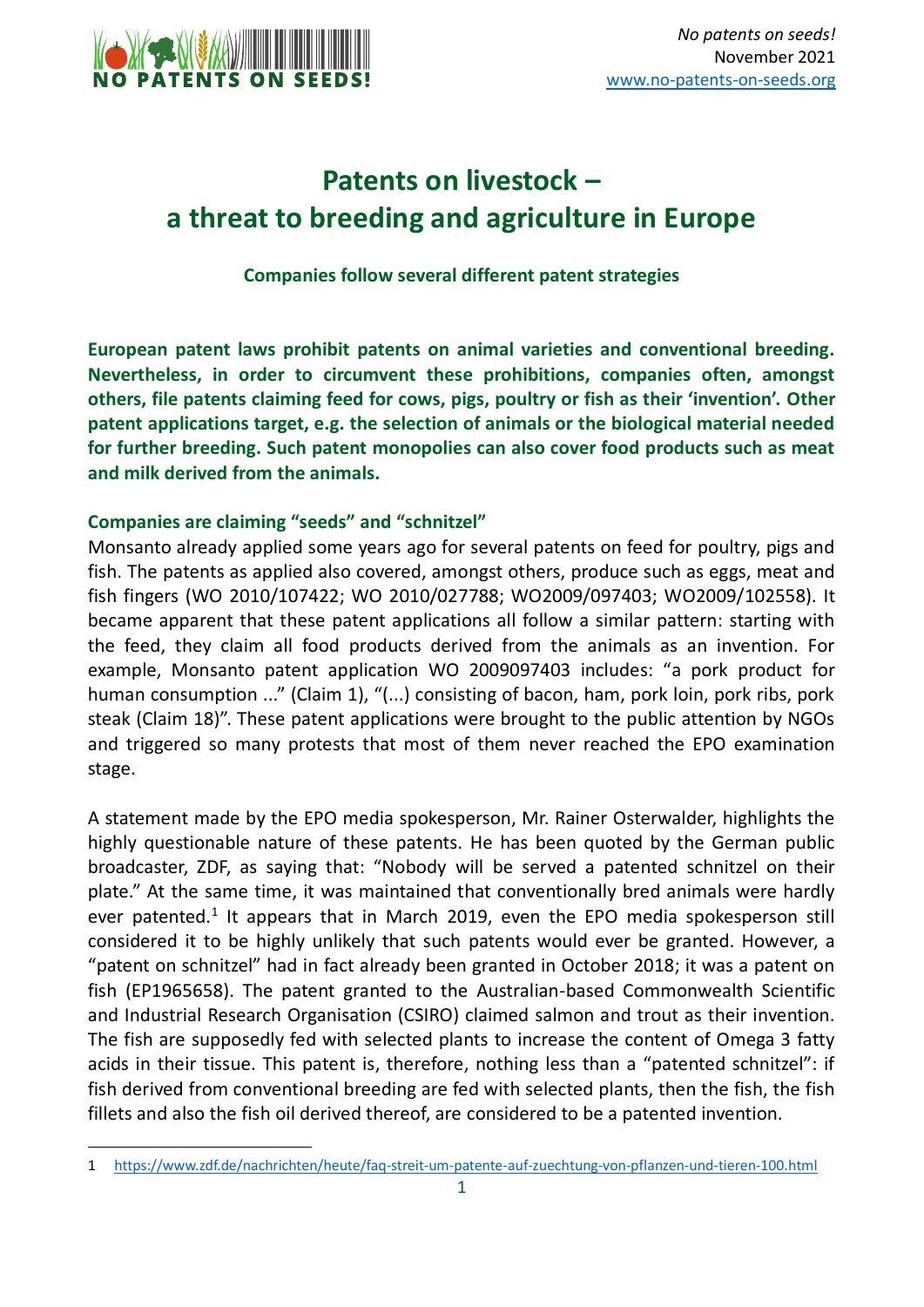However, there is no way in which this can be seen as a real technical invention. It has been known for decades that the composition of fish body tissues, as well as other animals such as poultry, cattle and pigs (also eggs and milk), is influenced by their feed. This is especially true for fatty acids. Such effects are used in dairy cows: for example, milk from pasture fed cows is different to that of milk from cows fed with soybeans. It has, furthermore, been known for many years that the fatty acid composition of fish is highly dependent on the diet they are fed. These known interactions between the constituents of the diet and the composition of muscles or milk are purely biological, not technical. If conventionally bred animals are turned into technical inventions based on the way they are fed with selected plants, then pigs, cows or fish can all be deemed technical inventions. This would completely contradict European patent law which prohibits patents on "essentially biological processes".

## **Further patents on livestock**

The patent on fish is by no means the first one of its kind granted in Europe that covers conventionally-bred livestock. It is widely known that Monsanto filed and was granted a patent (EP1651777) covering pig breeding in 2008. The patent described the selection of pigs for breeding animals with leaner meat. Both the pigs derived from the process and their offspring were covered by the patent. A broad coalition of farmers, environmental organisations and individuals filed an opposition against the patent and it was revoked in 2010.

In addition, patents have also already been granted covering animal feed intended to enhance the fattening process: the EPO granted one of these patents (EP1208203) to US company, Dupont, in 2010. This patent covers genetically engineered plants with changed fatty acids composition. The seeds, plants and harvest of the plants as well as the animal feed were all patented, even including feeding the plants to the animals.

Several patent applications following a similar strategy have been filed at the World Patent Institute (WIPO) in recent years: starting with seed and feed, all further food products derived from the farm animals are claimed as an invention. For example, Syngenta not only claims genetically engineered maize as its 'invention' but also its use as feed to produce milk and meat. In patent WO2018204245 "a harvested cattle carcass" is part of the invention; patent WO2019075028 claims a "method of increasing the amount of milk produced by a dairy animal". Farmers using the patented feed will need permission from the company to sell products such as milk and meat. And, furthermore, every one of these patents that are granted will lead to other companies claiming similar food monopolies in the future.

## **Stop the abuse of European patent law!**

The examples above show how companies can escape the current prohibitions on granting patents covering conventional animal breeding. Other strategies are also being used: for example, methods of selecting animals according to specific genotypes (randomly